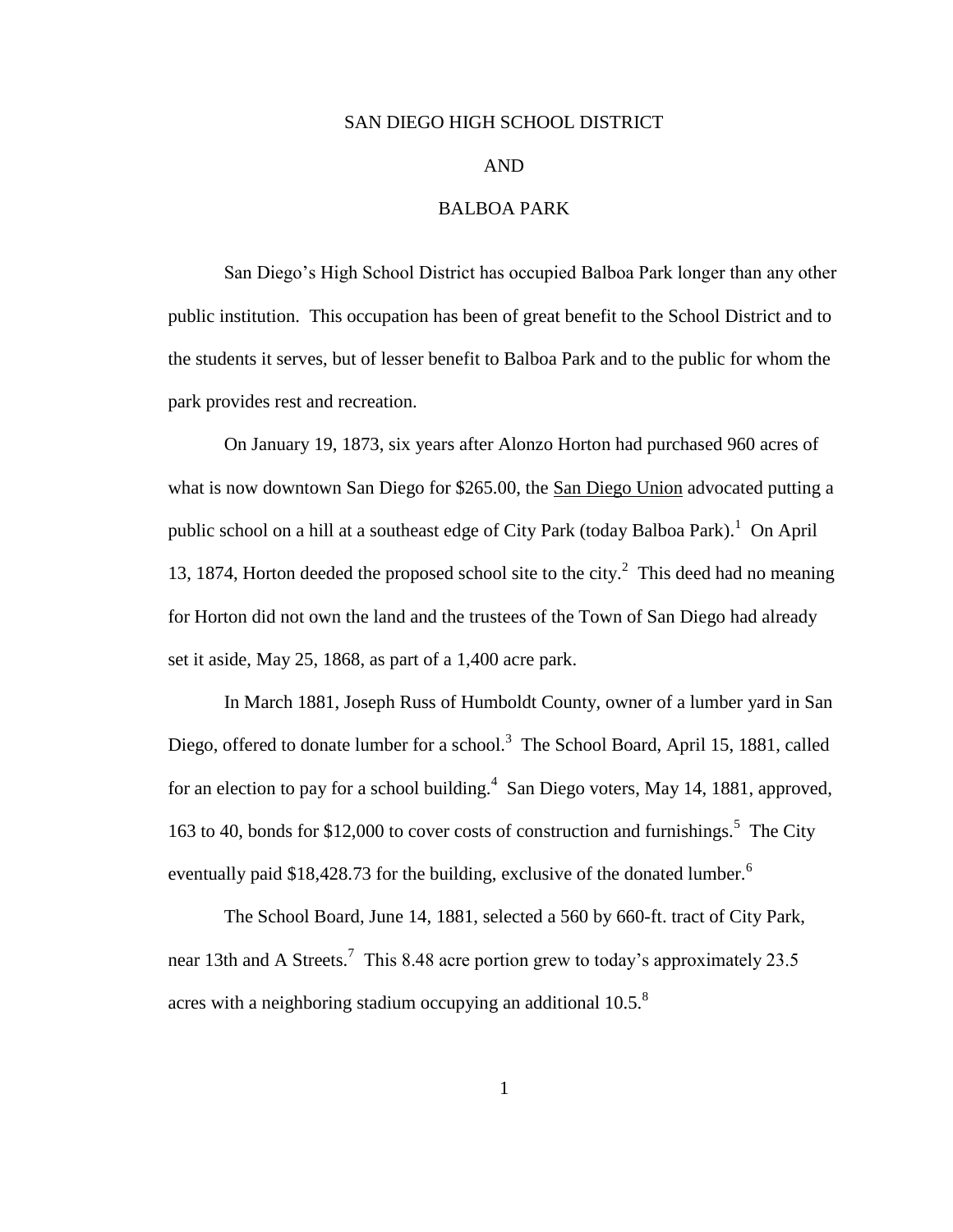On August 8, 1881, the San Diego Board of Trustees agreed to "set apart" land in City Park for a school, however, they never issued a formal resolution of the grant, nor did they seek State of California validation.<sup>9</sup>

The Stewart Brothers designed a two-story, eight-room, Italian-villa style Russ School.<sup>10</sup> Perched on a hill in City Park, the building's low-hip roof, ironwork parapet, open-bell tower, rusticated boarding, and yellow paint made it an impressive landmark on the skyline of pioneer San Diego.

Russ School opened August 14, 1882 with 276 elementary students. $^{11}$  J. A. Rice, the first principal, turned away 32 students because there were not enough seats.

Kate Sessions, San Diego's esteemed horticulturist, was principal from January to March 1884, and assistant principal from April 1884 to June 1885. She taught algebra and geometry in the eighth grade. Kate resigned because of low pay (\$80.00 a month), dissension among teachers, and difficulty maintaining discipline.<sup>12</sup>

In November 1887, the School Board gave Principal J. K. Davis authority to organize a twelfth grade.<sup>13</sup> In January 1888, the Board hired three high school teachers to teach Latin and high school subjects.<sup>14</sup> High school students took over the upper floor, while primary and grammar students occupied the lower.<sup>15</sup>

In 1889, workers put up a \$4,000 gymnasium building, designed by Comstock and Trotsche, to the west of the school.<sup>16</sup> By a vote of 202 to 11, voters, October 24, 1887, approved an \$80,000 bond issue to build the gymnasium.<sup>17</sup> In 1893, contractor Keyes moved the gymnasium to University Heights and turned it into a grammar school.<sup>18</sup>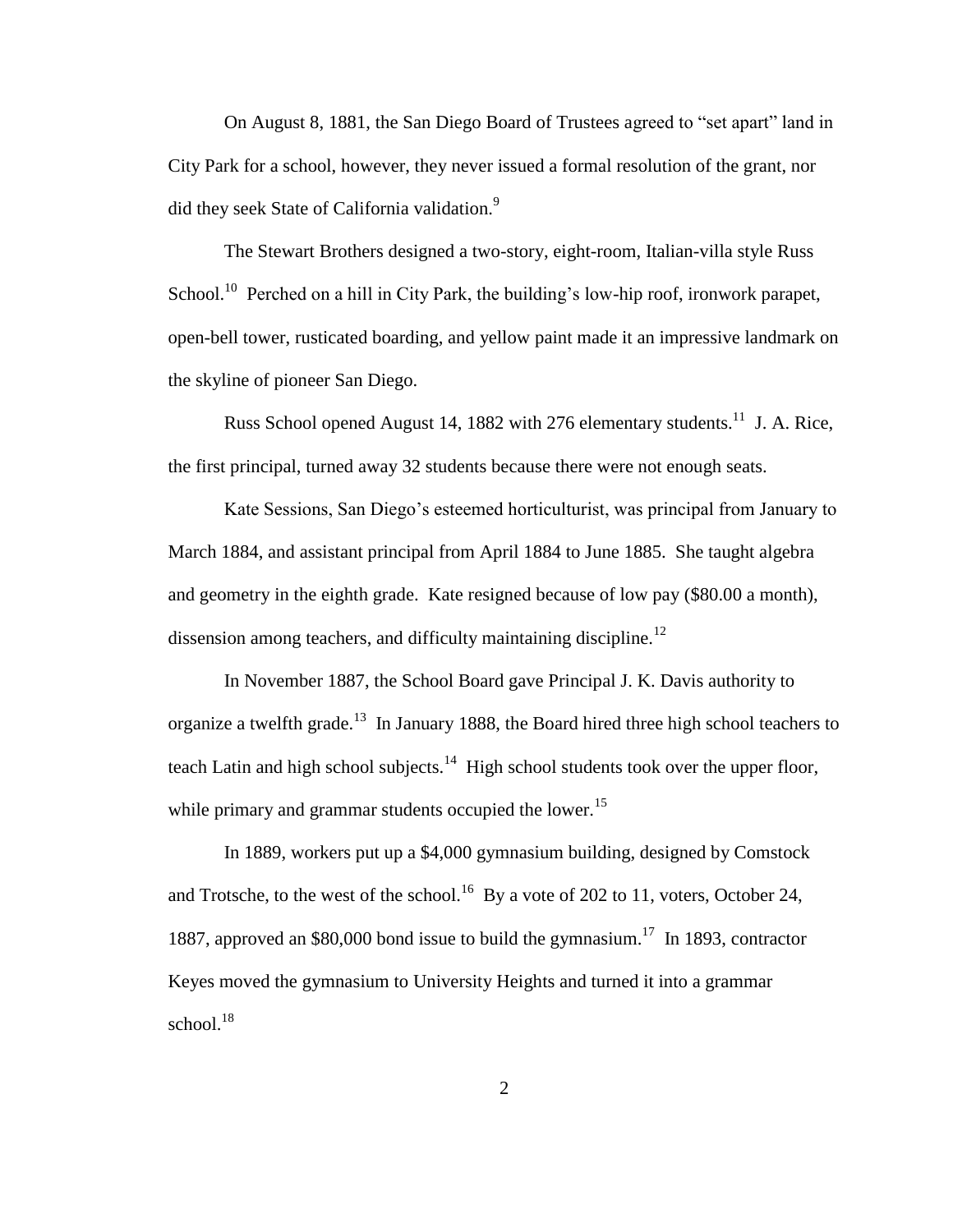On June 20, 1889, Russ School held its first commencement at the Presbyterian Church, with four students graduating.<sup>19</sup>

In September 1893, the high school took over the entire building. Primary and grammar schools moved to the B-Street School.<sup>20</sup> The building then became "Russ High School." Two hundred and forty-five students attended in 1893, of whom 36 were in the normal course and 35 in the commercial course. $^{21}$ 

In January 1895, 30 students petitioned the Board of Education for a meeting to determine whether a portion of Russ School buildings and grounds should be sold to the State for a normal school.<sup>22</sup> Nothing came of this. In 1899, the State built a normal school at what is now Park Boulevard and El Cajon Avenue.

On January 11, 1898, voters turned down, 841 to 816, a proposal to form a new high school district.<sup>23</sup> They feared the Board of Education and the San Diego City Council, rather than the San Diego County Board of Supervisors, would be able to levy direct taxes, thus getting around submitting school building bonds for voter approval.<sup>24</sup>

Voters approved building an annex to Russ School, 590 to 496, on July 6, 1899 at a cost of \$2,000.<sup>25</sup> The annex contained an assembly room and a room for the commercial department.<sup>26</sup> Carpenters divided the old assembly room in the main building into two classrooms.

In 1902, the Board of Public Works planted trees on the hitherto bare grounds of the campus.<sup>27</sup>

By a vote of 256 to 61, voters, on July 20, 1903, approved establishing a high school district.<sup>28</sup> The School Board needed their approval to obtain State school funds.<sup>29</sup>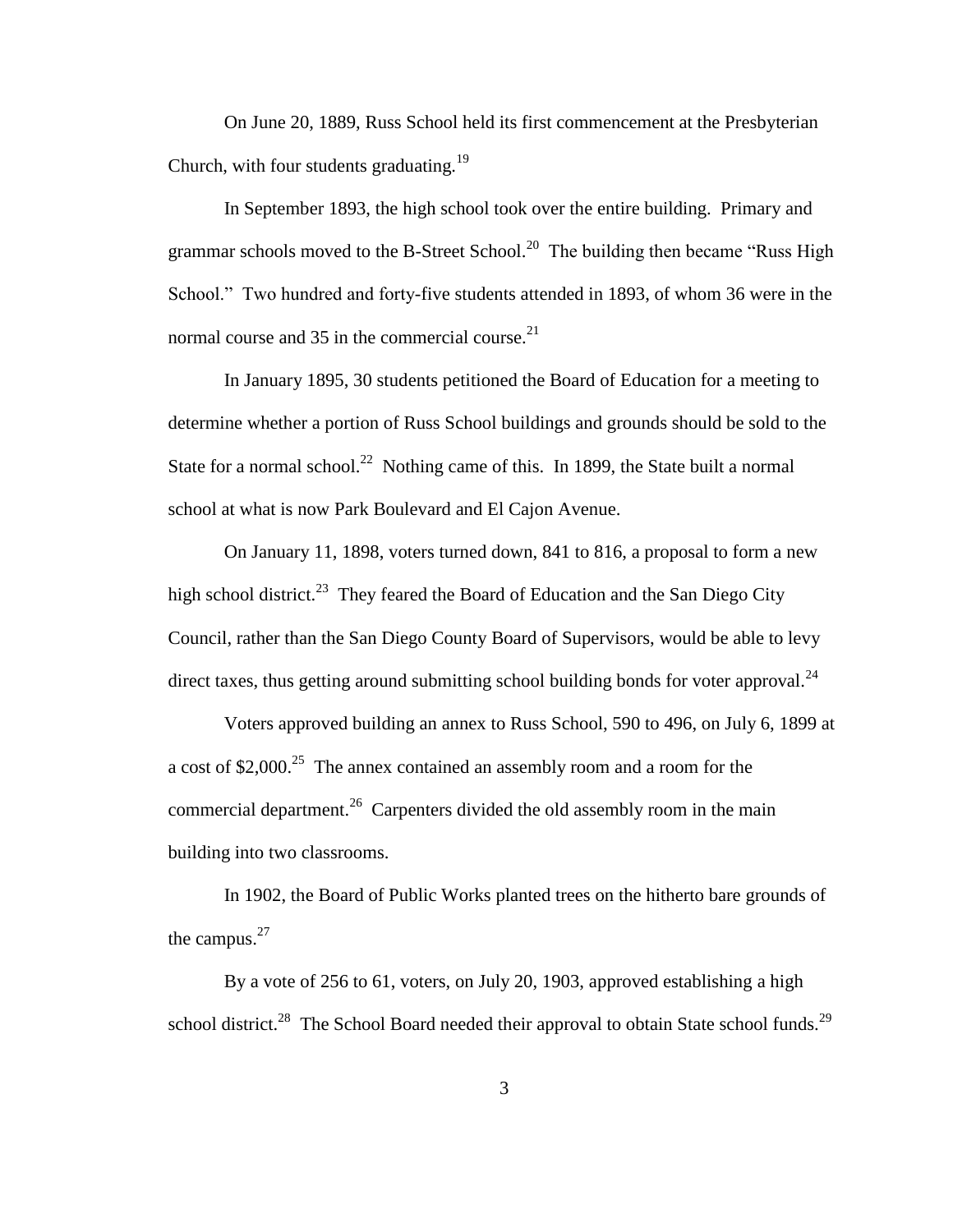Minutes of a School Board Meeting, August 3, 1903, read: "As the law requires a location for the High School, Mr. O'Farrell moved that it be located in the incorporated City of San Diego. Carried."<sup>30</sup>

For at least one year following the July 30, 1903 election, the school was either Russ School or San Diego High School as county funds were budgeted to Russ School and State funds were given only to high schools.<sup>31</sup> School annuals and city directories continued to list the school as Russ until 1909.<sup>32</sup>

In 1906, workers moved the old school several hundred feet east of its original location and put stilts underneath for support.<sup>33</sup> They removed the slender tower and iron work on the roof. The once grand building looked desolate. It was used for dressing rooms, storage, and a cafeteria.

With \$133,000 from bonds approved by the voters, 1,030 to 391, on July 27, 1905, the Board of Education commissioned a new building on the hill.<sup>34</sup> When dedicated, April 30, 1908, the price had climbed to \$225,000, the increase being due to the rise in labor and materials caused by the April 18, 1906 San Francisco earthquake.<sup>35</sup>

F. S. Allen of Pasadena prepared plans for a 65-room school building.<sup>36</sup> Called the "Gray Castle" by students and designated Building 100 by the Board of Education, its style was Gothic-Revival. Round towers flanked a west entrance, with one tower to the east of the entrance on the south and with merlons on the roof. As architect Allen put use before appearance, the building was not symmetrical.<sup>37</sup> A four-inch veneer of granite from the Stimson and Pirnie quarries at Santee covered brick walls. Yellow

4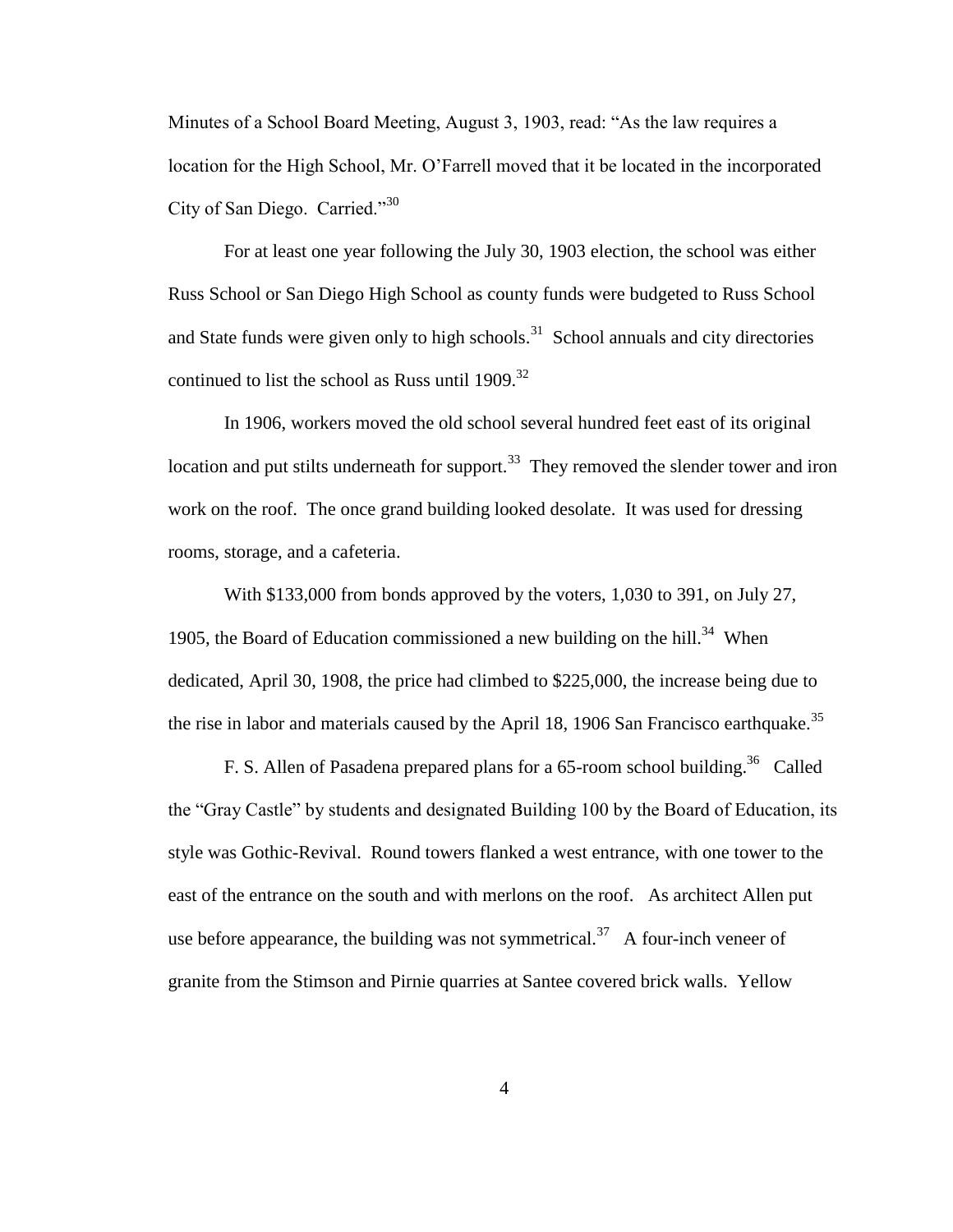trumpet vines and Boston ivy, planted by Kate Sessions, soon hid everything except the windows and did more to hold up the building than the granite veneer.<sup>38</sup>

The building accommodated almost 1,000 students. For fire protection, all partitions were of brick or steel.<sup>39</sup> A 50 by 60 ft. court stood between the walls. Besides 22 classrooms, the building contained lecture rooms, assembly halls, science rooms, art rooms, study rooms, a gymnasium, and faculty offices.<sup>40</sup> The <u>San Diego Union</u> proclaimed the high school "easily one of the most thoroughly equipped and best arranged high school buildings in the United States."<sup>41</sup>

The School Board planned to tear down a temporary building near the high school used as a polytechnic school and to fit up the old Russ Building for this purpose. $^{42}$ When, on July 13, 1911, the Russ burned down its reuse became impossible.<sup>43</sup>

To meet the need for a polytechnic school, voters, December 10, 1910, approved, 1,394 to 301, a \$200,000 bonds issue to finance construction.<sup>44</sup> Quayle Brothers and Cressey, in 1911, designed three Gothic-Revival style buildings (numbers 200, 300 and 400) with 42 rooms for manual arts, fine arts, and domestic arts.<sup>45</sup>

George J. Magly, chairman of the building committee of the Board of Education, laid the cornerstone for the Manual Arts building, to the north of the "Gray Castle," on December 19, 1912.<sup>46</sup> John Campbell, general contractor, completed the three buildings in the fall of  $1913<sup>47</sup>$ 

In 1913, fifty-five teachers taught 1,518 students. A freshman junior college class, added in September 1914, was followed by a sophomore class in June 1916. In 1921, the junior college moved to the State Normal School.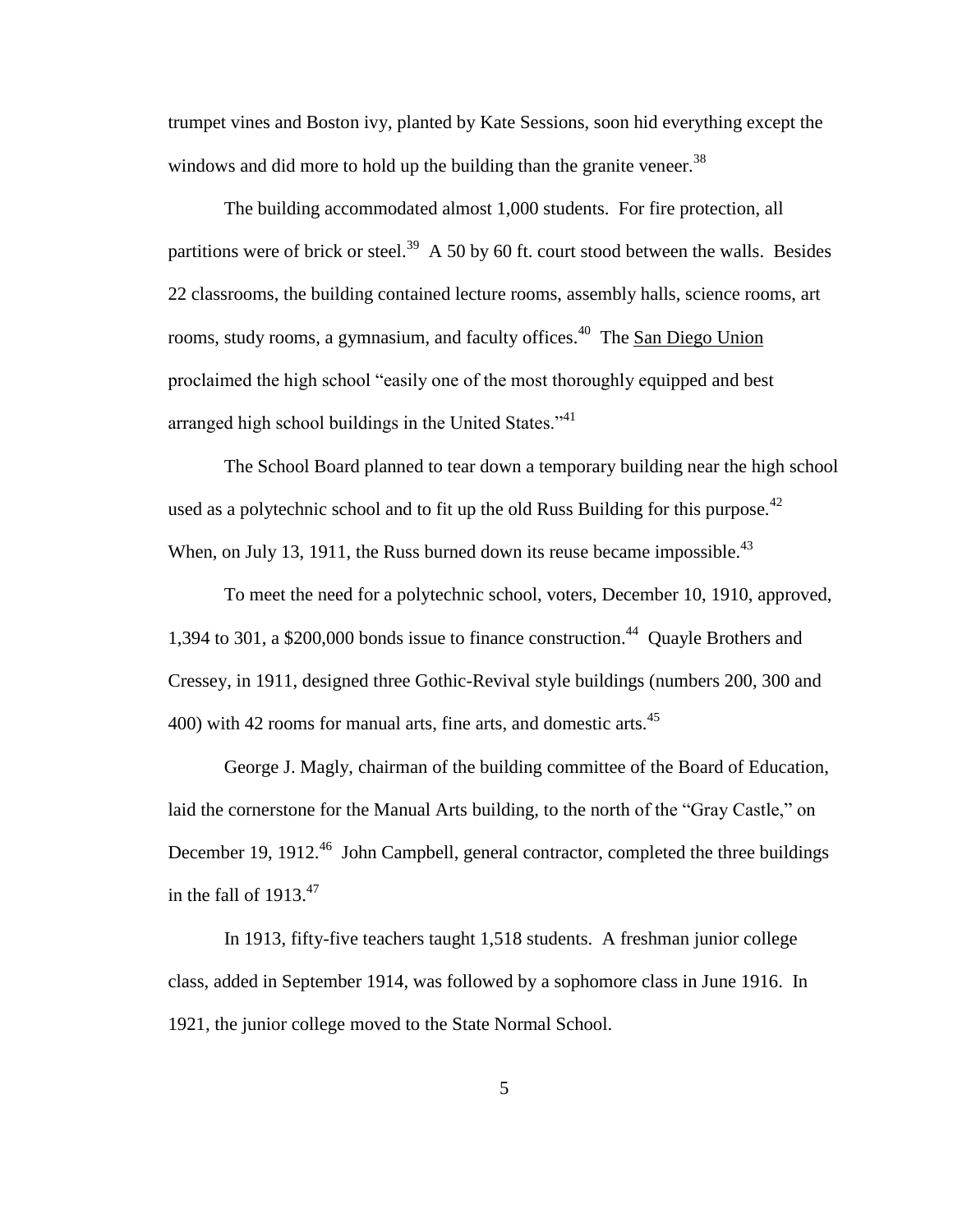Voters, July 1, 1913, by a vote of 9,843 to  $613<sup>48</sup>$  approved an \$850,000 park improvement bond, from which  $$135,000$  was used to defray cost of a stadium.<sup>49</sup> Quayle Brothers and Cressey designed the stadium and F. O. Engstrum Co. built it in 1914-15 to the east of the high school. Workers poured concrete for 23,500 seats on earthfill and on the graded slopes of a canyon. The San Diego Union described the stadium as "the largest in America."<sup>50</sup> Twenty thousand people attended the May 31, 1915 dedication.<sup>51</sup>

As most of the outdoor activity for the 1915-16 Panama-California Exposition took place in the Plaza de Panama and the Plaza de los Estados, in front of the John D. Spreckels Organ Pavilion, the stadium did not play a major role at the San Diego Exposition.

President Woodrow Wilson visited the stadium, September 19, 1919, while attempting to win citizen support for the League of Nations. He spoke to more than 50,000 people.<sup>52</sup> On September 21, 1927, more than 60,000 welcomed Colonel Charles A. Lindbergh home at the stadium after his May 20-21 trans-Atlantic flight.<sup>53</sup> Other attendance records were set October 2, 1935, when President Franklin D. Roosevelt spoke to 50,000 people,<sup>54</sup> July 20, 1958, when 29,000 heard evangelist Billy Graham,<sup>55</sup> July 5, 1965 when 25,000 Jehovah Witnesses attended a convention,  $56$  and on Thanksgiving Day 1964, when 34,865 saw the San Diego Chargers play the Buffalo  $Bills.<sup>57</sup>$ 

San Diego High School was the only high school in the City until 1922 when La Jolla Junior-Senior High School was built.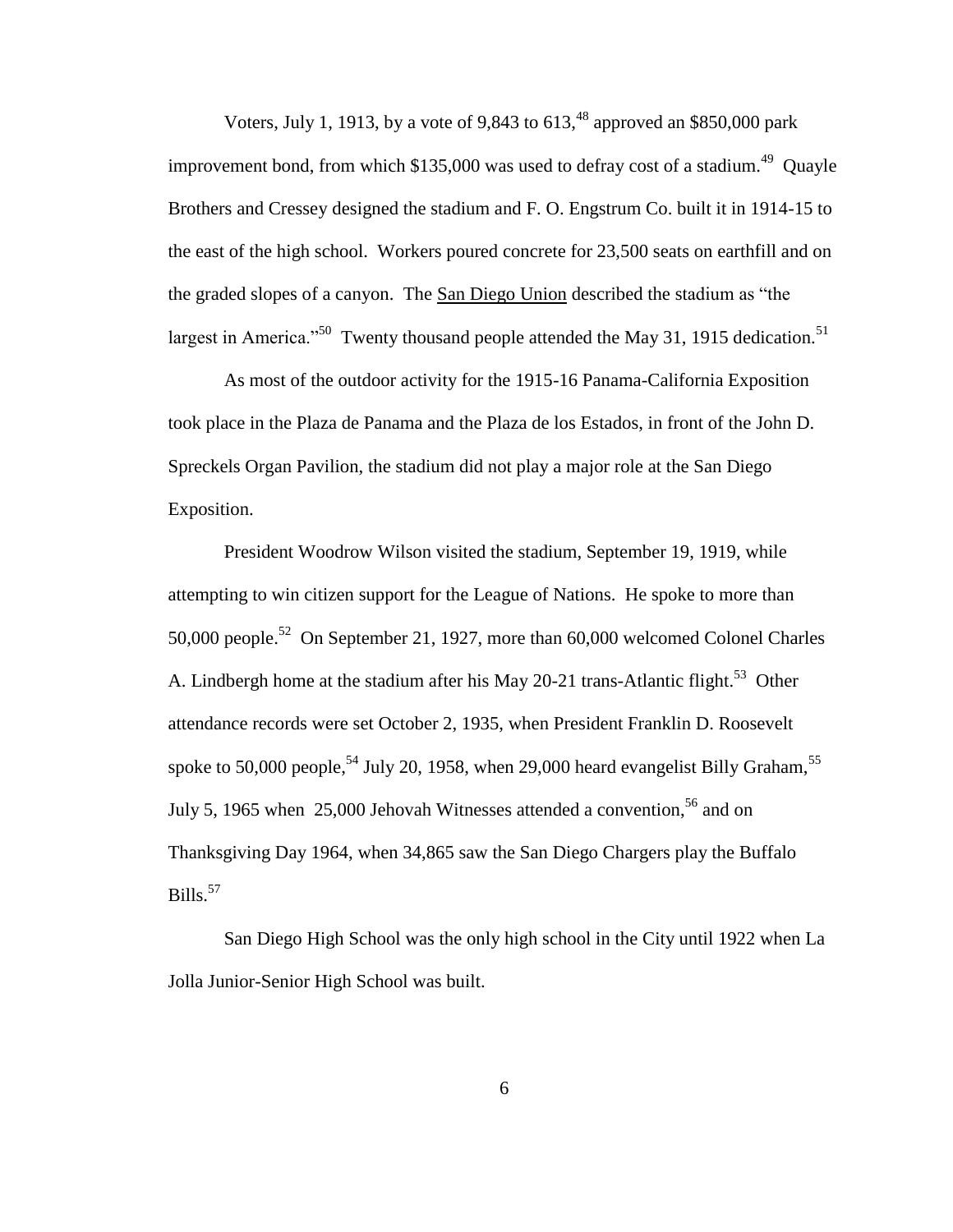By a vote of 6,309 to 5,308, voters, December 7, 1920, approved giving the School District 17.42 acres of Balboa Park near Upas Street and Park Boulevard for a junior high school. The 17.42 acres included 6.25 acres previously approved by Park Commissioners, but not by the voters. The State validated school use of the land in April 1921.<sup>58</sup>

The Common Council conveyed the 17.42 acres and another 9.99 acres west of San Diego High School to the School District, June 6, 1921. The park would reacquire the land if the School District should stop using it. If the 9.99 acres were included in the December 7, 1920 ballot proposition, voters were not aware of it and the San Diego Union wrote nothing to enlighten them.

Frank P. Allen, Jr., Director of Works for the 1915 Panama-California Exposition, expressed his objections to the School District's proposal as follows:

The granting of this part of the park to the school board will absolutely block for all time the development along the north side in the park from Cabrillo canyon to Park Boulevard. It is hoped that sometime in the future there will be a broad boulevard similar to Park Avenue (Sixth Street) from Date to Upas, across the whole north end of the park, which will connect with another boulevard along the east side of the park. Then with the further development of the road section in the southern part of the park, we will have a magnificent boulevard six miles long around Balboa Park.

The grant which is proposed for the school runs clear to the extreme north boundary of the park and blocks these boulevards absolutely. In fact, it so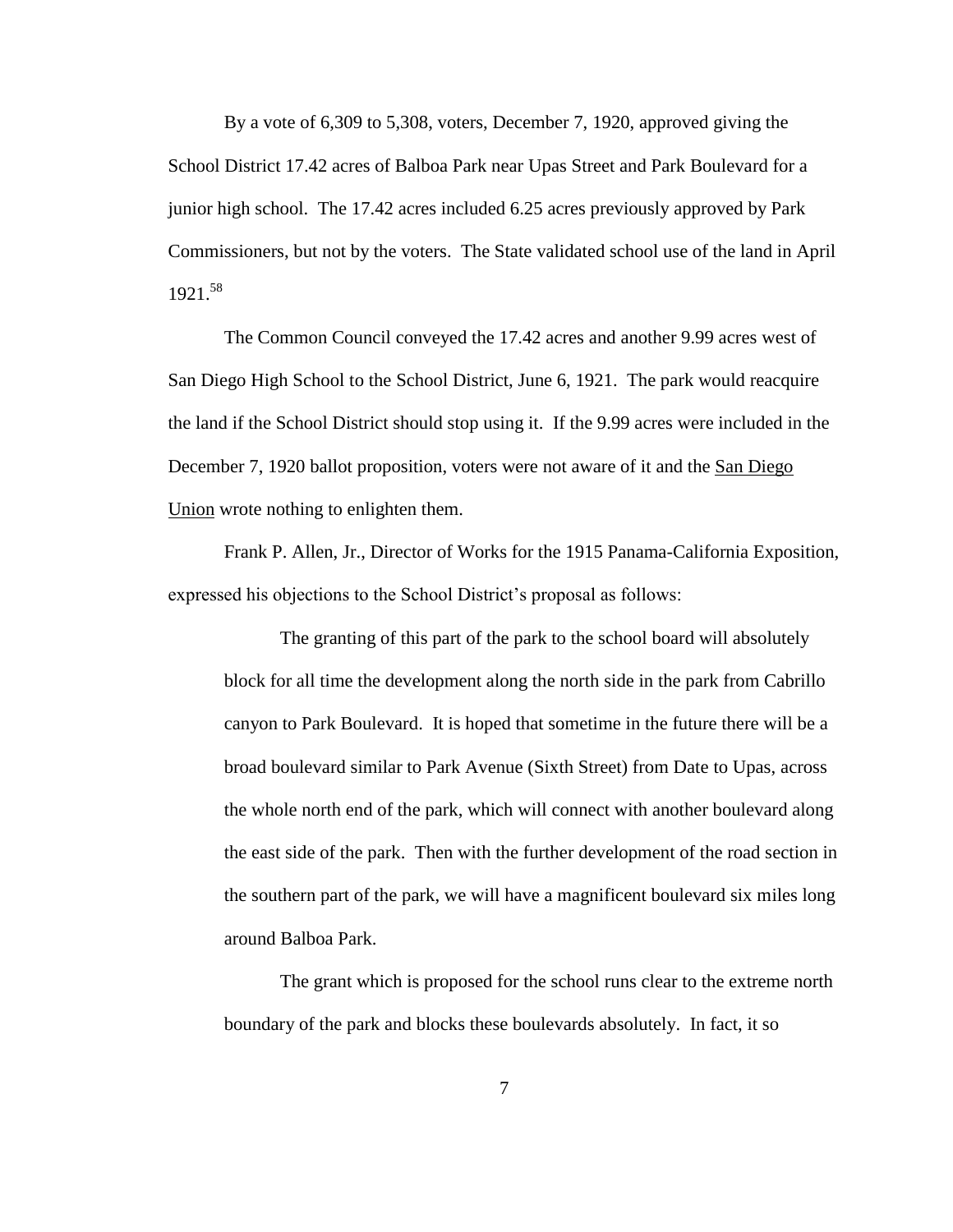effectively shuts off the northern part of the park that it will never be possible to connect the northern part of Cabrillo canyon to the main park, and anyone driving through it will be obliged to go outside the park and then reenter. This grant will cut off access across from the mesa of two beautiful canyons in the northern end of the park, and will cut off access to the mesa points between them except by climbing up from Cabrillo canyon.<sup>59</sup>

The north boulevard Allen hoped for was never built. Mesa points and canyons, now occupied by Boy and Girl Scouts, are as inaccessible as ever. Automobiles and pedestrians entering the park from the west must converge on Cabrllo Bridge.

The Board of Education appointed Theodore C. Kistner, architect for the projected junior high school, June 10, 1921. $^{60}$  Cost of building, amounting to \$300,000, came from a \$730,000 bond approved by the voters, 4,281 to 1,386, on March 2, 1920.<sup>61</sup> Grand Master David Reese of the Grand Lodge of Masons of California laid the cornerstone, April 22, 1922. $62$  The school, named after former President Theodore Roosevelt, who had died in 1919, opened in September. A count of students, October 13, showed an attendance of  $1,275$ .<sup>63</sup>

Kistner designed a functional, two-story building with a tile roof, classic pediment over the center entrance, and blind arches enclosing first and second-story windows. Unlike the Churrigueresque fireworks in the central portion of Balboa Park, the style was bland, lowcost California Spanish.

Voters, March 20, 1923, approved 10,012 to 3,713, giving a strip of land 60-ft, wide along the south line of the park to the City to form Russ Street.<sup>64</sup>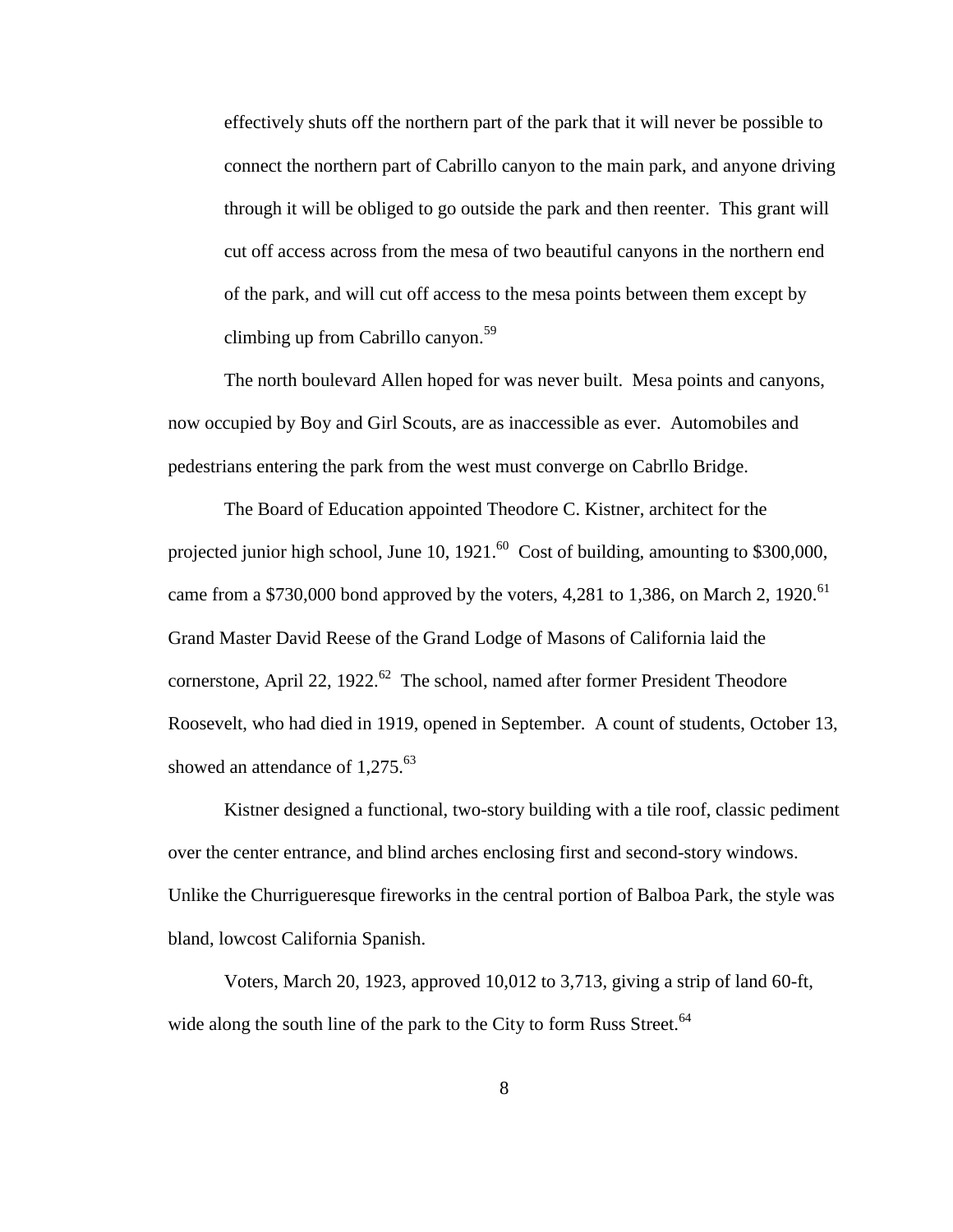On a motion of former Russ student Claude Woolman, the Board of Education, October 5, 1925, adopted the name "Russ High" in place of "San Diego High."<sup>65</sup> Students and alumni raised such a hullabaloo, the Board of Education, October 19, 1925, restored the quasi-official 1903 designation.<sup>66</sup>

Nino Marcelli conducted the high school orchestra in a concert, May 13, 1926, at the opening of Russ Auditorium, to the south of the "Gray Castle."<sup>67</sup> Designed by Lincoln Rogers and partner Stevenson to match the Gothic-Revival style school buildings and made of granite-faced, reinforced concrete, the auditorium has 2,500 seats and cost \$300,000.<sup>68</sup> It assumed many of the civic functions of the auditorium in the Southern-California Counties Building, put up for the 1915 Exposition in Balboa Park, that had burned down in 1925. Financing came from a \$850,000 bond issue approved by voters, 4,718 to 1,432, on January 22, 1924.<sup>69</sup>

San Diego High School reached a peak of 3,327 students in 1928. Since then the diversification of high school facilities throughout the city, the progress of the freeways, and the growth of suburbs has caused a decrease in enrollment, 3,300 in 1941, 1,990 in 1954, and 1,779 in 1973.<sup>70</sup>

Snyder Continuation School, a special school for students who could not attend full time, opened across Park Boulevard from the high school in September 1930 on the 9.99 acres the City Council gave to the School District in  $1920$ .<sup>71</sup> The school was named for Edwin R. Snyder, California Commissioner of Education (1914-32) and the author of the Snyder Vocational Act.<sup>72</sup>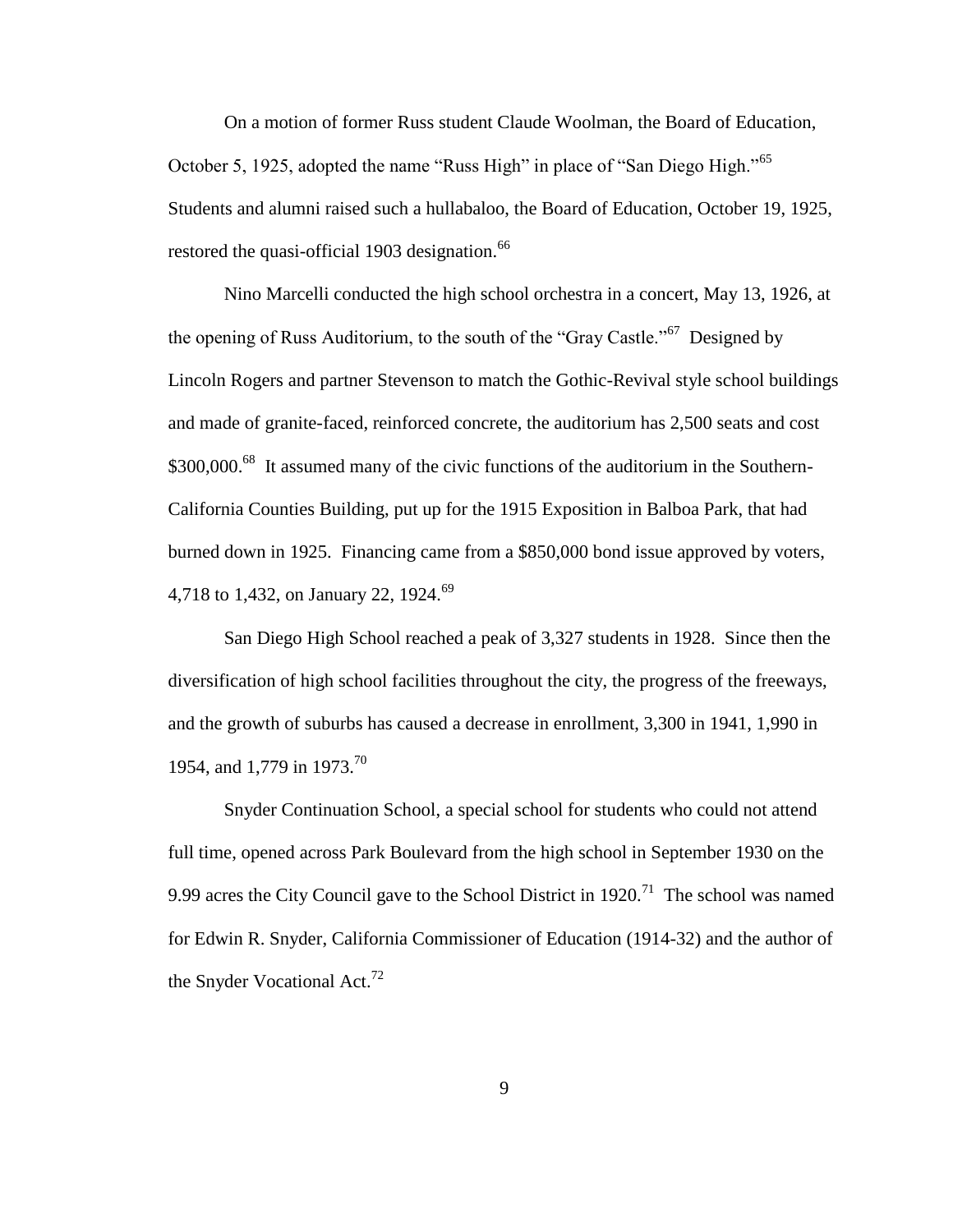On April 18, 1961, voters approved, 60,018 to 24, 448, transferring 8.5 acres of Balboa Park to the west of Park Boulevard and north of Snyder School to the School District for high school and community college recreational use.<sup>73</sup> The land, cut off from the park by the crosstown freeway, would revert to the City should the School District ever decide it did not need it. Following the formation of a separate San Diego Community College District, December 23, 1973, San Diego Community College acquired control of the 8.5 acres.

In 1975, the School District sold approximately five acres of land occupied by Snyder School and the remaining buildings to San Diego Community College for \$350,000. The District's Land and Facilities Department considered only 2.2 acres of this land to be usable. To take the place of the obsolete Snyder School, the School District, December 8, 1977, dedicated Garfield Independent Learning Center on Oregon Street, to the north and outside Balboa Park.<sup>74</sup>

As the San Diego School District has no legal claim to the approximately 23.5 acres occupied by San Diego High School, this school is a squatter in Balboa Park.<sup>75</sup> Attempting to secure its right to the land, the Board of Education, in January 1935, asked the City Council to seek voter approval of a transfer of ownership of the site of San Diego High School, stadium, and adjacent athletic fields.<sup>76</sup> The Council failed to act on the request.

Prodded by the San Fernando earthquake of February 9, 1971, the State of California Architectural Commission advised that Roosevelt Junior High School and San Diego High School buildings would have to come down by June 30, 1975 as they did not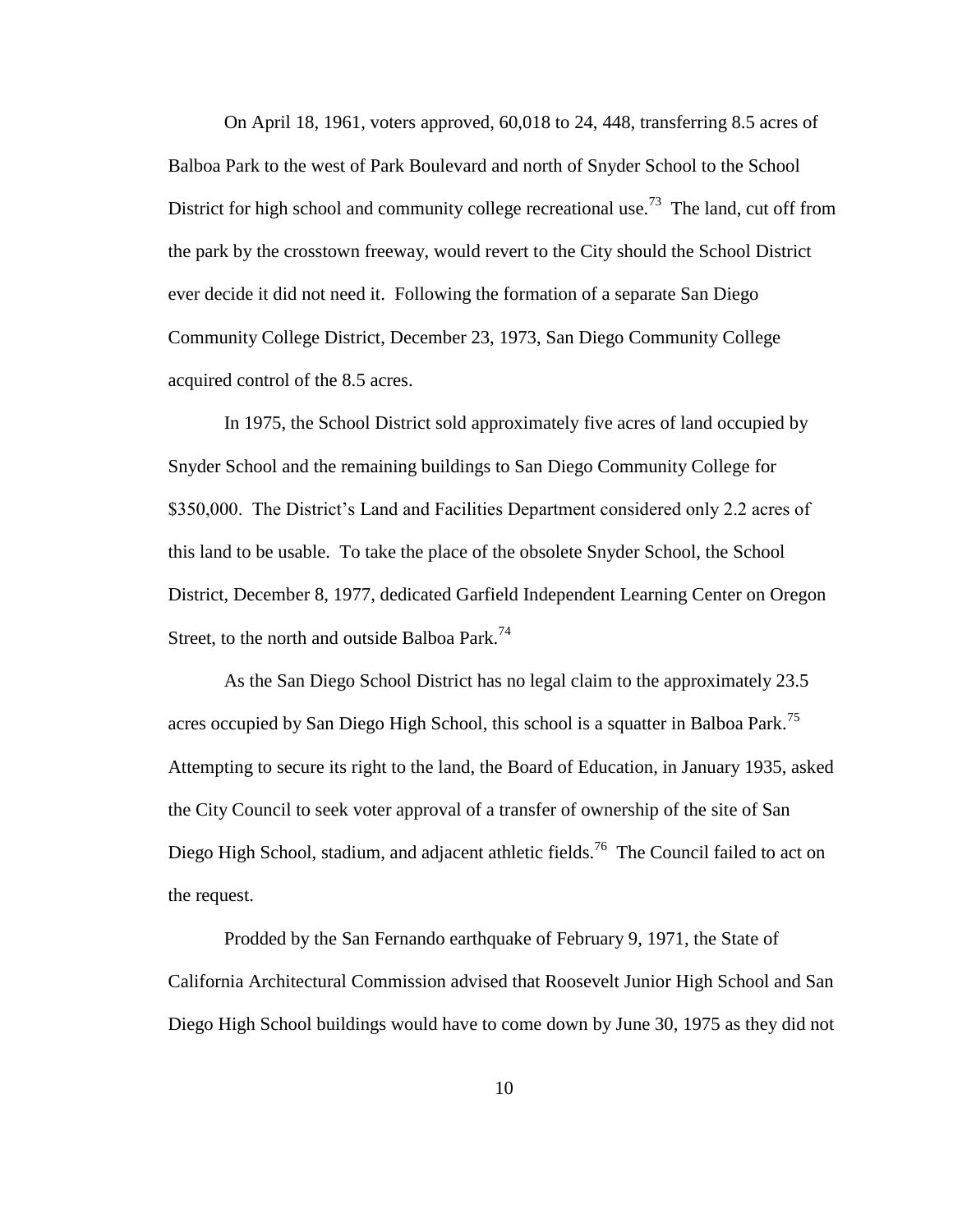conform to the April 1933 Field Act establishing earthquake school building standards.<sup>77</sup> State legislators had enacted this act in response to a March 1933 earthquake in which many school buildings had been destroyed, but had delayed enforcing it until the 1971 disasters alerted them to the grave consequences of procrastination.

On October 20, 1976, the School District rededicated Roosevelt Junior High School on 16.33 usable acres. Harold W. Culver, director of the School District's Land and Facilities Planning Department, noted the school occupied 18 acres less than the State's recommended standard.<sup>78</sup>

Construction costs came to \$2,572,989 with \$1,142,149 coming from local tax levies and \$1,430,839 as a State loan to be repaid out of local taxes.<sup>79</sup>

Crews tore down the pre-Field Act buildings, but left and Art-Science building and a Physical Education building put up in  $1958$ .<sup>80</sup> Project architects Lykos and Goldhamer designed an innocuous, practical, almost-windowless building, containing vague references to detailing on Spanish and Moorish buildings. A semicircular auditorium and a rectangular classroom building are the only buildings visible from Park Boulevard. The entrance is through cyclone fencing facing Upas Street on the north. Brown-on-tan floral motifs, appearing in panels around doors and as a frieze on the upper portion of the auditorium, contrast with light-tan stucco walls.

As of September 17, 1976, one thousand and thirty-nine students were enrolled,  $81$ 236 students less than the enrollment in 1922.

Opponents of rebuilding San Diego High School in Balboa Park, including the Academic Senate of adjoining City College surfaced in 1973.<sup>82</sup>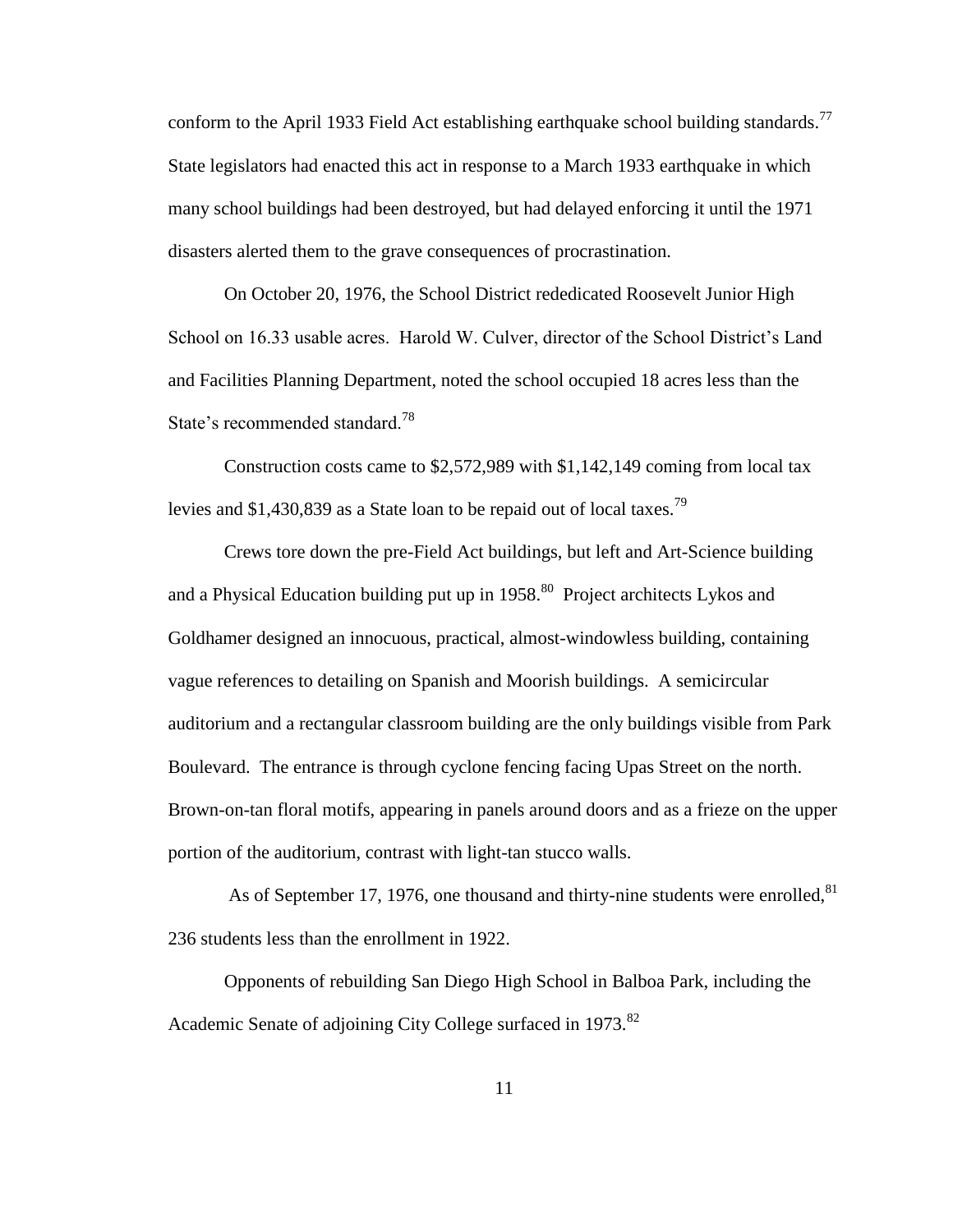They argued the school was too far away from a large residential population, the park and Naval Hospital to the north and business, industrial and college developments to the south kept it isolated, and 18.7 acres was too small for an expected enrollment of 2,000.<sup>83</sup> Thomas T. Williamson, one of the architects for the replacement school, admitted the State recommended a 53-acre site for a student body of  $2,000$ .<sup>84</sup>

Once more students and alumni proclaimed their love for San Diego High School and cited its idea ethnic balance (39 percent white, 38 percent Mexican-American, 20 percent black, and 3 percent Oriental).<sup>85</sup> (In 1978 the white enrollment in the rebuilt San Diego High School had slipped to 17.5 percent.) George Smith, member of the Board of Education, who earlier had advocated using 53 acres of Balboa Park's Morley Field for the high school, $86$  warned the alternative to building on the site would be busing black, brown and white students all over the city. $^{87}$  Dr. Douglas McElfresh, chairman of the 1957 Balboa Park Citizens Study Committee, said the school did not detract from Balboa Park as it was cut off from the rest of the park by freeways.<sup>88</sup>

School attorney Tom Shannon thought the State policy of requiring school districts to own property before they could put up schools was not applicable to Balboa Park since the district would be rebuilding on land continuously occupied since August 1882, and not rebuilding on a new site.<sup>89</sup> Airplanes overhead and airport within close proximity were overlooked, though presumably overheard.

In August 1973, the Board of Education rejected a move to put the issue of giving the San Diego School District clear title on the November ballot.<sup>90</sup>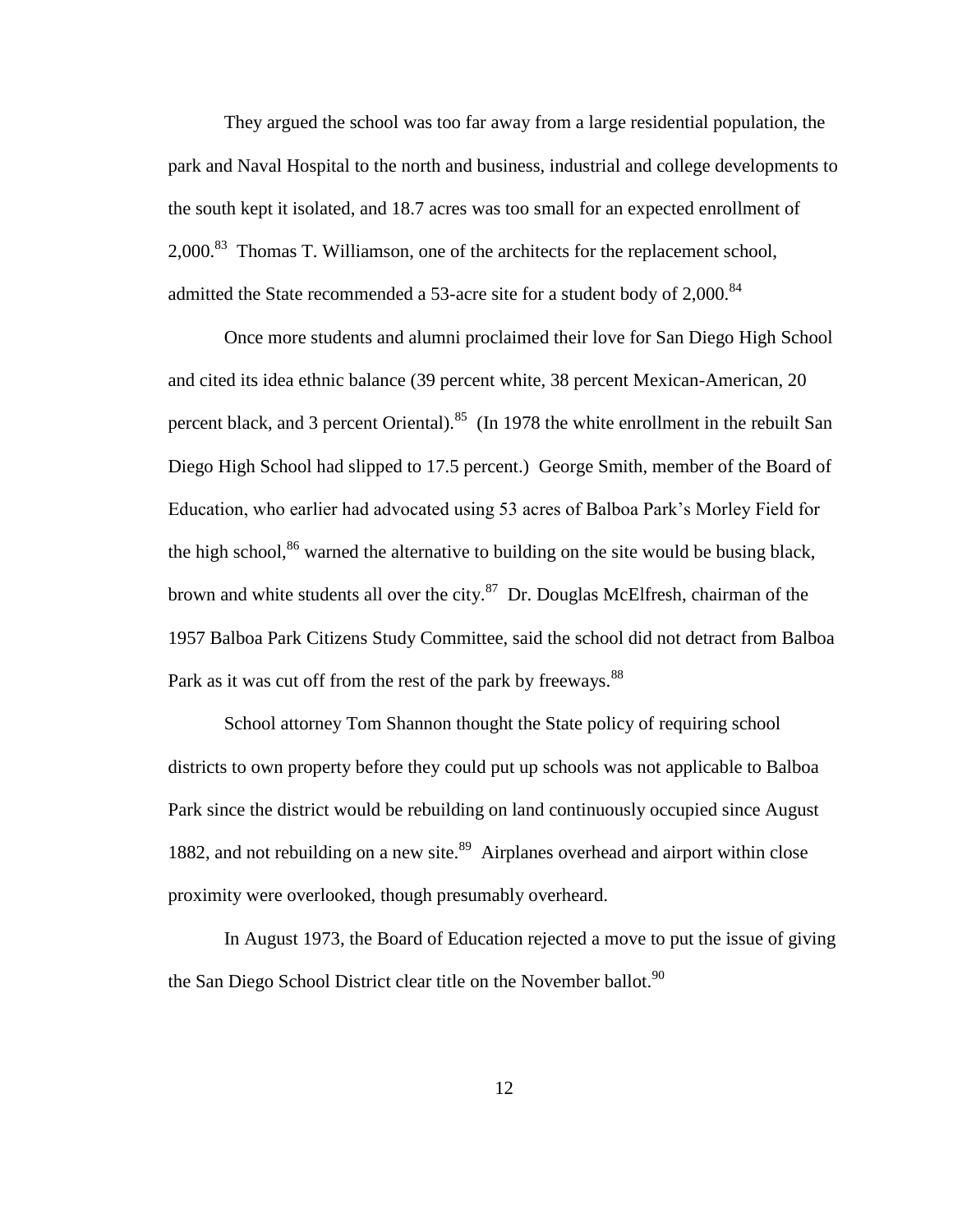On May 8, 1973, Assemblyman Peter Chacon submitted a bill to the State legislature making it possible for the State to give school districts funds for replacing schools subject to earthquake damage, whether the school districts or the cities held title.<sup>91</sup> In September 1973, Governor Ronald Reagan signed the enabling legislation.<sup>92</sup>

Superior Court Judge James Focht, May 23, 1974, signed an order approving a 50-year lease for the land for \$10,000, worked out by the Board of Education and the City Council.<sup>93</sup> The School District would take over operation of the stadium during the lease.

On November 6, 1976, the School District rededicated San Diego High School.<sup>94</sup> Built in 1975 at an estimated cost of \$7.5 million,  $95$  the new school, designed by Delbert Cole, an associate of Richard George Wheeler, <sup>96</sup> consisted of four structures made of textured-gray concrete blocks, with blue trim on doors, windows and metal fixtures.<sup>97</sup> Construction costs came to \$6,343,113, with \$2,654,592 coming from local tax levies and \$3,688,520 as a State of California loan.  $98$ 

Designed without windows as these were thought to distract students from their lessons, the new buildings rest on the south on earthfill pads faced with sloping concrete blocks. Supposedly, these rampart-like pads would keep students in and intruders out. The only direct access to the campus is through the administration building fronting Park Boulevard.

Workers from the Paul Roel Construction Co. incorporated gargoyles from the facade of the Russ Auditorium (demolished in 1973 by William E Spicer<sup>99</sup>) into a fountain at the entrance to the new school. They also placed heavy carved doors from the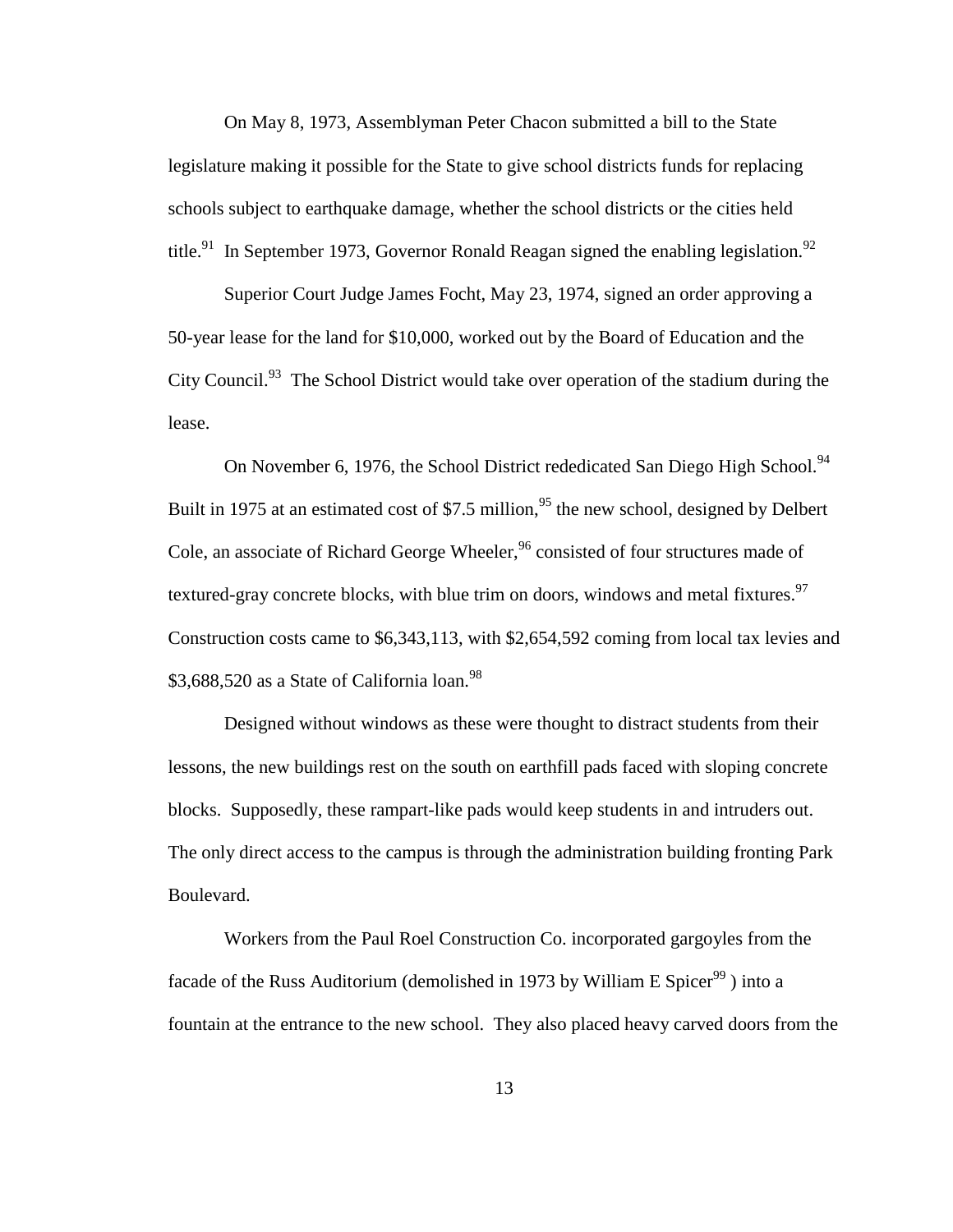"Gray Castle" on the portal of the administration building. Building's numbers 500 and 600, built in 1940 and 1950 were retained. New buildings include a 300-seat auditorium, fine arts facilities, a media center, a 1,200 seat gymnasium, and administrative and student services offices. The new structures form a rough circle around an interior courtyard with promenades and bridges circling and linking the buildings. The lowslung, slope-panel massing, and fluted concrete facing are modern in appearance while, at the same time, they harken back to Aztec and Toltec temples from Tenochitlan and Tula. The entire plant uses approximately five acres for buildings, six acres for parking, and nine acres for athletic fields. $100$ 

The Board of Education, the Park Board and the City have fought each other for control of the stadium over the years.<sup>101</sup> The Board of Education wanted the stadium for school recreational use, the Park Board for public use, and the City for its lucrative rental revenues. 102

Nearby residents, the high school, junior college, and Naval Hospital protested the midget and hotrod auto races held in the stadium from  $1948$  to  $1960$ .<sup>103</sup> The races stopped in 1961 when the City invited the Los Angeles Chargers football team to relocate in San Diego and offered the stadium rent-free for one year.<sup>104</sup> To accommodate the Chargers, Lee J. Morgan Construction Co. of National City, assisted by architect Stanley French of Boyle Engineering Co.,  $^{105}$  built a second deck. The stadium gained 11,000 seats, or a grand total of  $34,500$ .<sup>106</sup> The Chargers used the stadium until December 1966, then shifted to the Mission Valley San Diego Stadium.<sup>107</sup>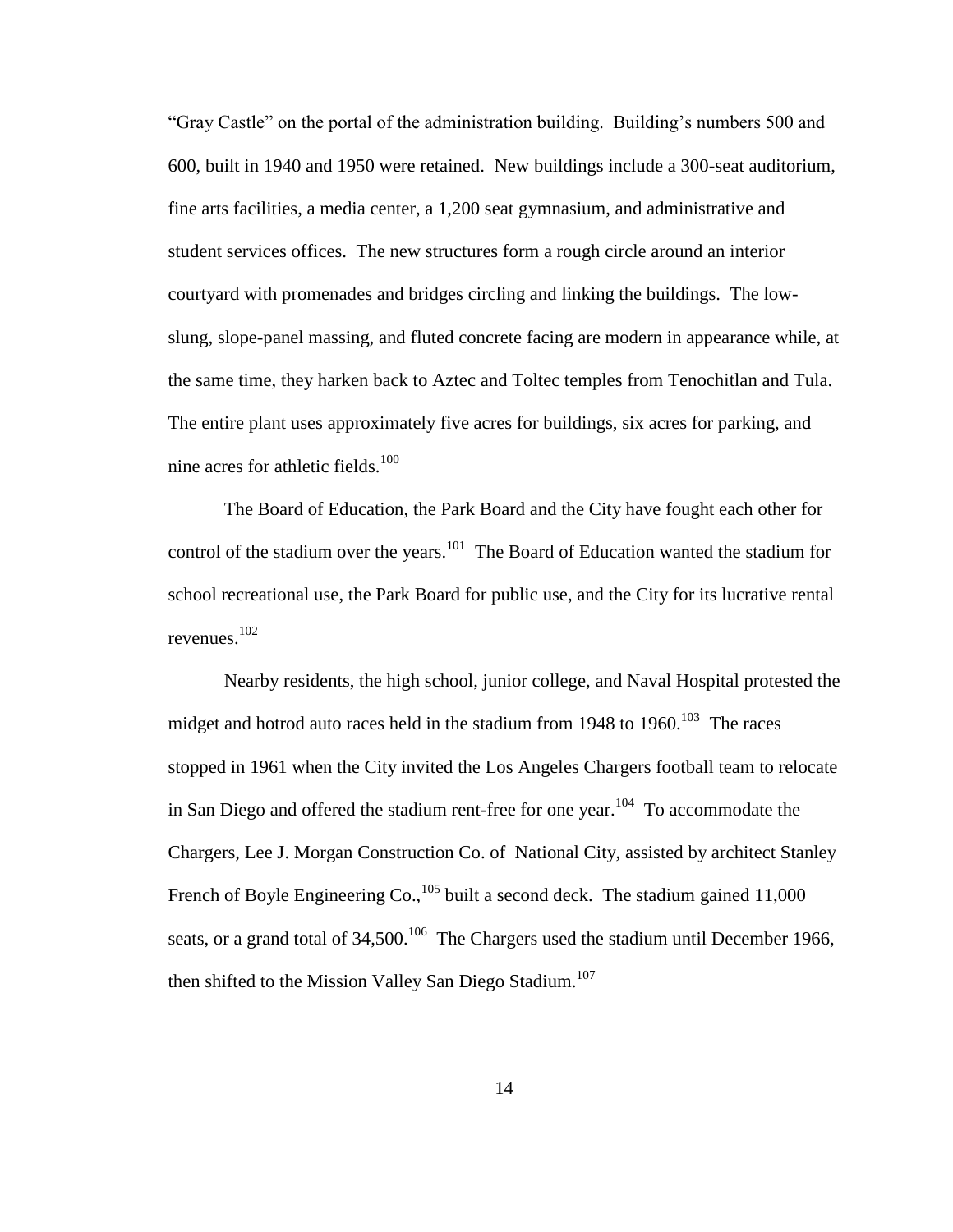Even though the City, May 23, 1974, transferred control of the stadium to the School District, as part of its 50-year lease, this proved, from the School District's point of view, to be a costly mistake. Parts of the upper deck, rest room facilities, and locker rooms did not conform to Field Act guidelines.<sup>108</sup> Ironically, the stadium still met city, county and state earthquake requirements for non-school use.

The William J. Kerchnavy Construction Co. Demolished the classic peristyle at the south end of the stadium and the locker room behind it, July 1975, as a first step in bringing the stadium into compliance with the Field Act.<sup>109</sup>

In January 1977, Mike Connolly, acting public facilities' supervisor for the City, announced he would no longer rent the stadium for rock concerts.<sup>110</sup> Violence, noise and traffic and parking problems caused by concerts, sometimes attended by as many as  $35,000$  people, had made this move necessary.<sup>111</sup>

Over the objections of five members of the San Diego City Council, who wanted the stadium modified to 19,000 seats with the upper deck removed, the Cleveland Wrecking Co. Of Los Angeles demolished the stadium in 1979 for \$468,430. Dissenting Council members vowed never to approve a replacement stadium.<sup>112</sup> Notwithstanding this threat, on October 28, 1980, the Council, by a vote of five to four, allowed construction of a 3,500 seat stadium for school use at a cost of about \$900,000.<sup>113</sup>

The approximately 10.5 acres occupied by the high school stadium, the approximately 23.5 acres used by San Diego High School, the approximately 17.5 acres held by Roosevelt Junior High School, and the approximately 17.6 acres taken by San Diego Community College were once part of Balboa Park.<sup>114</sup> These institutions are where they are because the San Diego School District, San Diego City Council, and San

15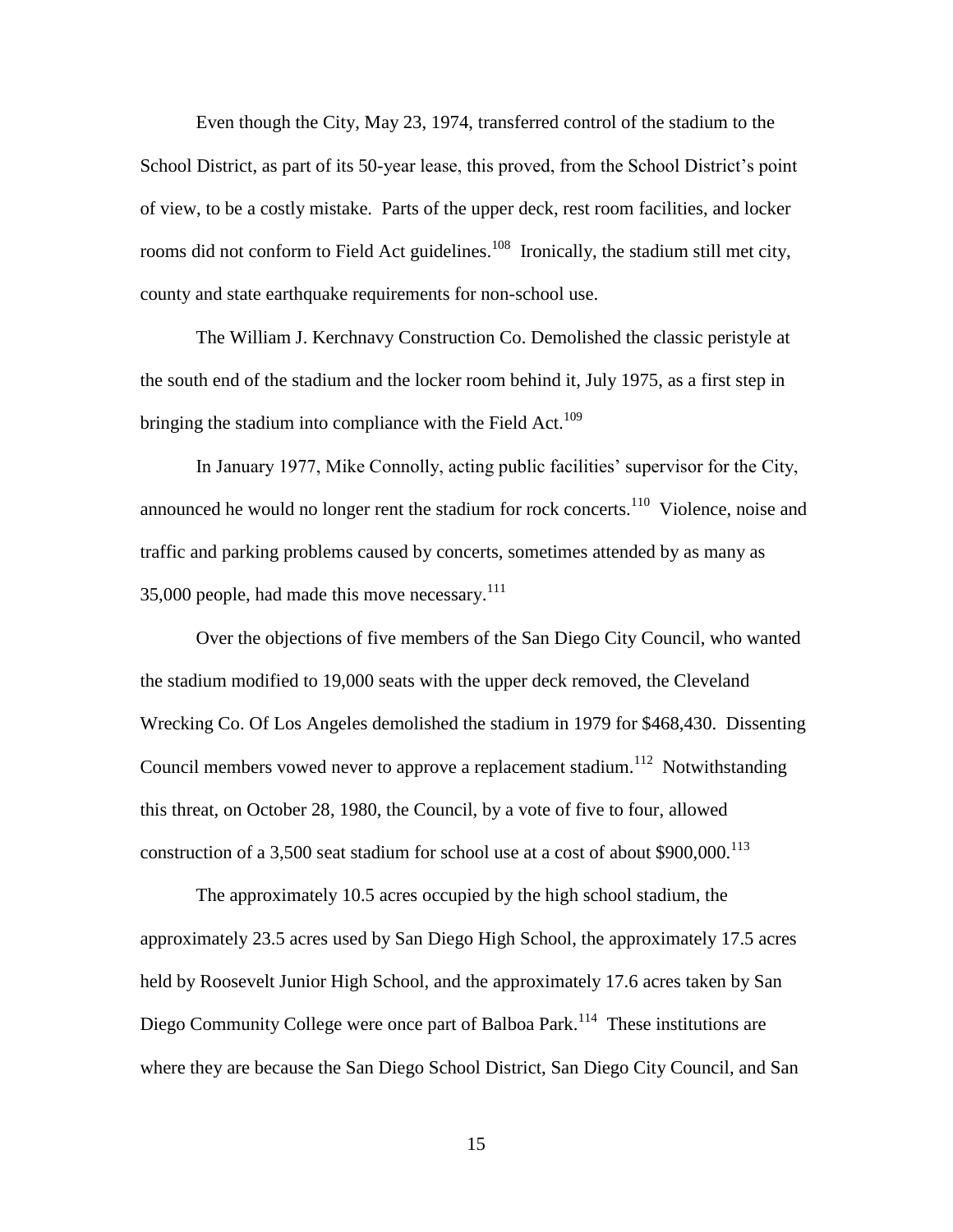Diego voters considered parkland to be free, 1,400-acre Balboa Park to be too large, and the need for schools at the time to be more important than the unforeseeable park and recreation needs of the City's future.

- 1. San Diego Union, January 19, 1873, 2.
- 2. San Diego Union, April 12, 1973, B-1.
- 3. San Diego Union, March 19, 1881, 4.
- 4. San Diego Union, April 16, 1881, 4.
- 5. San Diego Union, May 15, 1881, 4.
- 6. William E. Smythe, History of San Diego, 1542-1908. San Diego, 1908, 575.

\_\_\_\_\_\_\_\_\_\_\_\_\_\_\_\_\_\_\_\_\_\_\_\_\_\_\_\_\_\_\_\_\_\_\_\_\_\_\_\_\_\_\_\_\_\_\_

7. San Diego Union, July 8, 1881, 4.

8. Letter, Ben W. Hagar, Assistant Property Manager, City of San Diego, to Richard W. Amero, December 22, 1977; San Diego High School Site Study, May 1972, Public Information Office, San Diego Board of Education.

- 9. San Diego Union, August 9, 1881, 4.
- 10. San Diego Union, October 1, 1881, 3.
- 11. San Diego Union, August 15, 1882, 3.
- 12. Elizabeth C. MacPhail. Kate Sessions, Pioneer Horticulturist. San Diego, 1976, 121-123.
- 13. San Diego Union, November 2, 1887, 5.
- 14. Smythe, 575.

15. San Diego High School, 1882-1932, November 1932, 11, San Diego Historical Society Research Library.

- 16. San Diego Union, May 15, 1889, 8.
- 17. San Diego Union, October 23, 1887, 4; October 28, 1887, 4.
- 18. San Diego Union, October 19, 1893, 5.
- 19. San Diego Union, June 25, 1889, 2.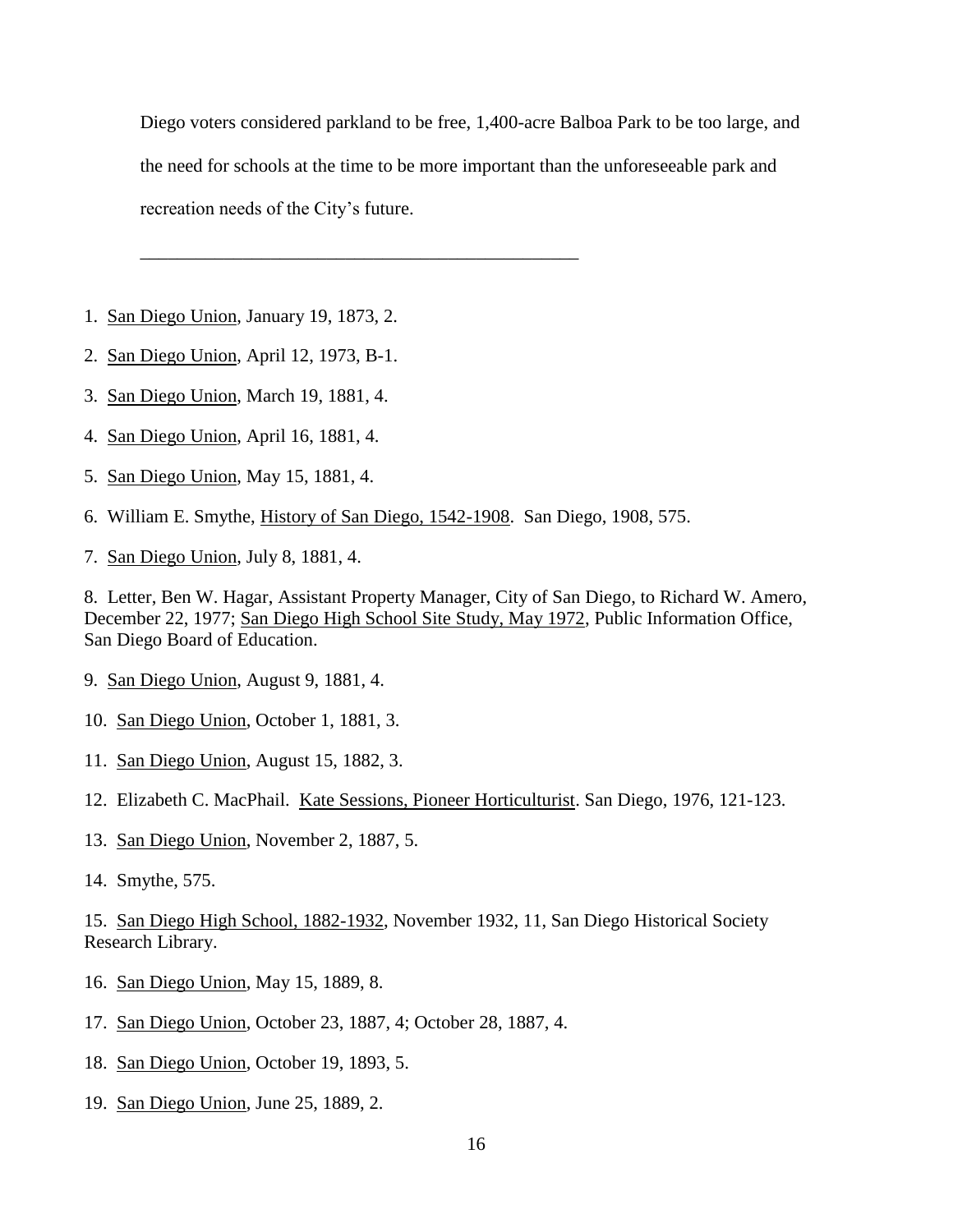20. Minutes of Meeting, September 12, 1893. Record San Diego School District Board of Education, March 23, 1891 - August 6, 1894, Vol. 2, 296-297, Public Information Office, Board of Education.

- 21. San Diego Union, September 29, 1893, 5.
- 22. San Diego Union, January 12, 1895, 2; January 17, 1895, 5.
- 23. San Diego Union, January 10, 1898, 4; January 12, 1898, 3.
- 24. San Diego Union, January 10, 1898, 2; January 11, 1898, 2.
- 25. San Diego Union, July 7, 1899, 4.
- 26. San Diego Union, July 21, 1899, 5; August 27, 1899, 2.
- 27. San Diego Union, March 16, 1902, 10.
- 28. San Diego Union, July 31, 1903, 6.
- 29. San Diego Union, April 15, 1903, 4; April 16, 1903, 5.

30. Minutes of Meeting, August 3, 1903, Records San Diego School District Board of Education, May 5, 1902 - April 4, 1904, 202. Public Information Office, San Diego Board of Education.

- 31. San Diego Union, August 4, 1903, 3; October 9, 1903, 6.
- 32. Card Index, "Russ School," California Room, San Diego Public Library.
- 33. San Diego Union, July 21, 1906, II, 1.
- 34. San Diego Union, July 28, 1905, 3.
- 35. San Diego Union, May 1, 1908, II, 1.
- 36. San Diego Union, July 24, 1906, II, 1; August 3, 1906, II, 2.
- 37. San Diego Union, August 22, 1906, II, 1.
- 38. MacPhail, 85.
- 39. San Diego Union, April 17, 1907, 14.
- 40. San Diego Union, January 1, 1908, II, 1.
- 41. San Diego Union, April 26, 1908, II, 1.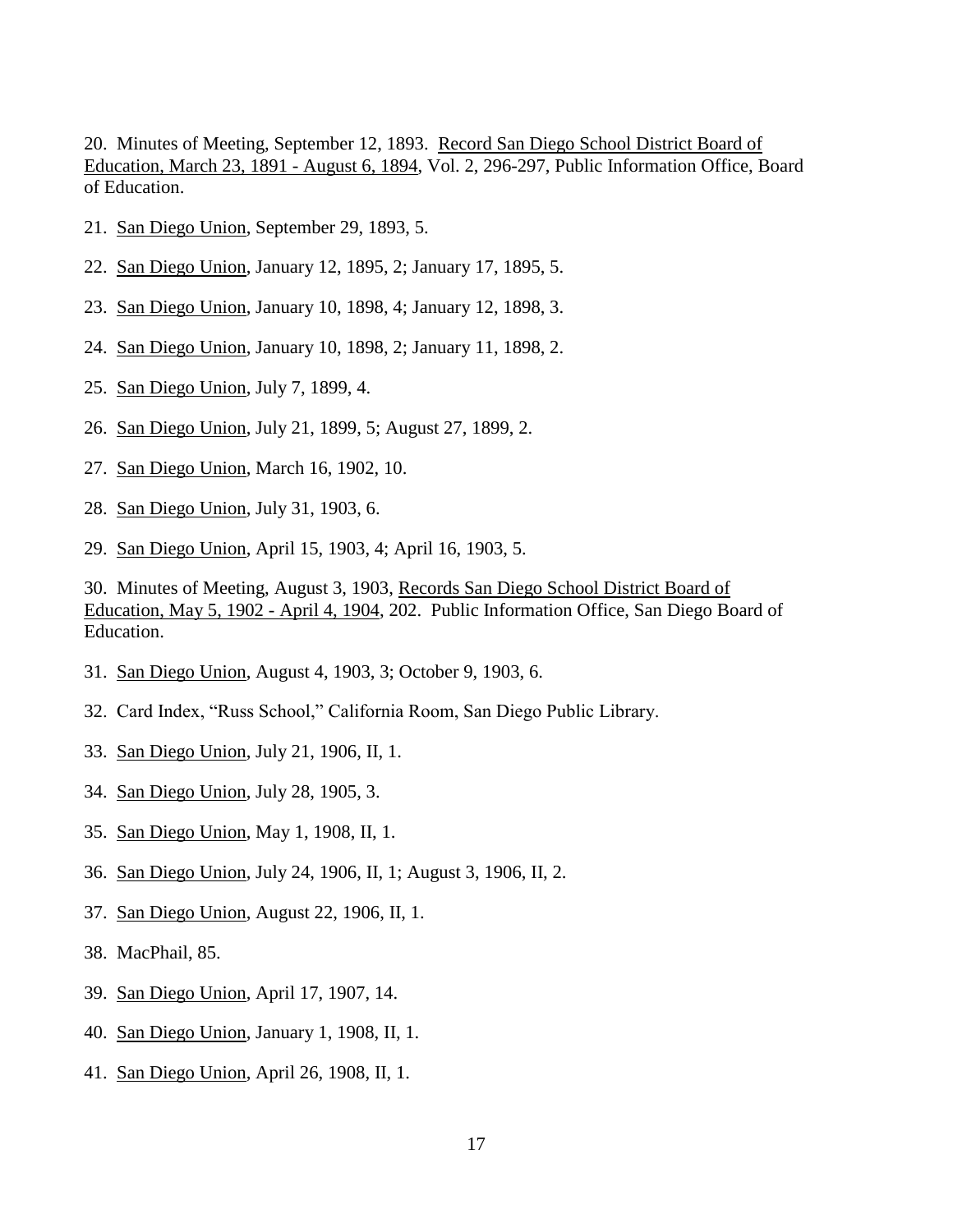42. Smythe, 576.

43. San Diego Union, July 14, 1911, 1; July 15, 1911, 18.

44. Tally of Election Results, December 10, 1910. Records High School Board of Education. Vol. 2, 70, Public Information Office, San Diego Board of Education.

- 45. San Diego Union, January 1, 1914, 7.
- 46. San Diego Union, December 20, 1912, 7.
- 47. San Diego Union, January 1, 1913, 6; January 1, 1914, 7.

48. Official results of citywide elections pertaining to transfer of city park lands are available at the Office of the City Clerk, San Diego, California.

- 49. San Diego Union, June 29, 1913, II, 1.
- 50. San Diego Union, May 31, 1915, II, 1.

51. San Diego Union, June 1, 1915, 2. Stadium attendance figures are the unscientific estimates of newspaper reporters.

- 52. San Diego Union, September 20, 1919, 1.
- 53. San Diego Union, September 21, 1927, 1.
- 54. San Diego Evening Tribune, October 3, 1935, 2.
- 55. San Diego Union, July 21, 1958, 1.
- 56. San Diego Union, July 6, 1965, 21.
- 57. San Diego Union, November 27, 1964, B-5.

58. Records of High School Board, July 1920-25, Vol. 5, 48. Public Information Office, San Diego Board of Education.

59. San Diego Union, December 5, 1920, II, 1.

60. Records of High School Board, July 1920-25, Vol. 5, 57, Public Information Office, San Diego Board of Education.

61. Records of High School District, July 1916-20, Vol 4, 255, Public Information Office, San Diego Board of Education.

62. Folder, Roosevelt Junior High School, Public Information Office, San Diego Board of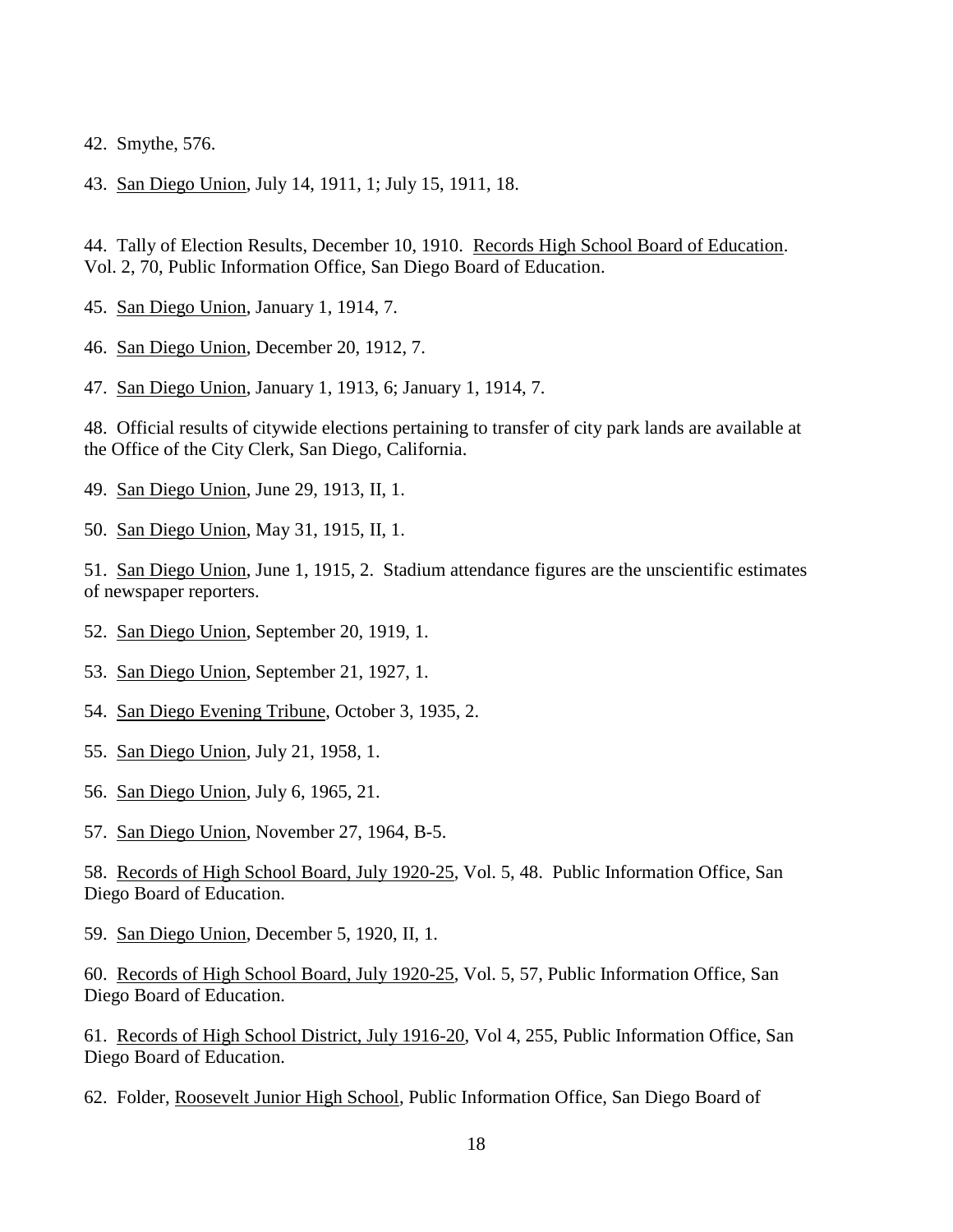Education.

63. Folder, Roosevelt Junior High School, Public Information Office, San Diego Board of Education.

64. See Note 48.

- 65. San Diego High School, 1882-1932, 13, San Diego Historical Society Research Library.
- 66. San Diego Union, October 6, 1925, 3.
- 67. San Diego Union, October 20, 1925, 5.
- 68. San Diego Union, May 13, 1926, 18; May 14, 1926, 16.

69. Tally of Election Results, January 22, 1924. Records of High School Board, July 1920-25, Vol. 5, Public Information Office, Board of Education.

70. Enrollment records, San Diego High School, Public Information Office, San Diego Board of Education.

71. San Diego Union, August 31, 1930, 4.

72. E. R. Snyder Continuation School Presents "Our City," An Annual in Dramatic Style, June 1945, San Diego Historical Society Research Library.

73. San Diego Union, April 19, 1961, A-1.

74. San Diego Unified School District, Land and Facilities Planning Department. Narrative Report on Schematic Plans, The Garfield Learning Center, March 25, 1975. Public Information Office, San Diego Board of Education.

75. San Diego Union, June 7, 1972, B-1; March 30, 1973, B-5; April 12, 1973, B-1; April 22, 1973, B-4; April 24, 1973, B-1.

76. San Diego Union, January 25, 1935, 9.

77. San Diego Union, April 20, 1973, B-11; July 4, 1973, B-1.

78. Harold W. Culver, Director Land and Facilities Planning Department. Report to Board of Education, April 3, 1973, Public Information Office, San Diego Board of Education.

79. Construction cost figures supplied by J. V. Ward, Land and Facilities Planning Department, Board of Education, December 16, 1977.

80. San Diego Union, May 14, 1958, 13.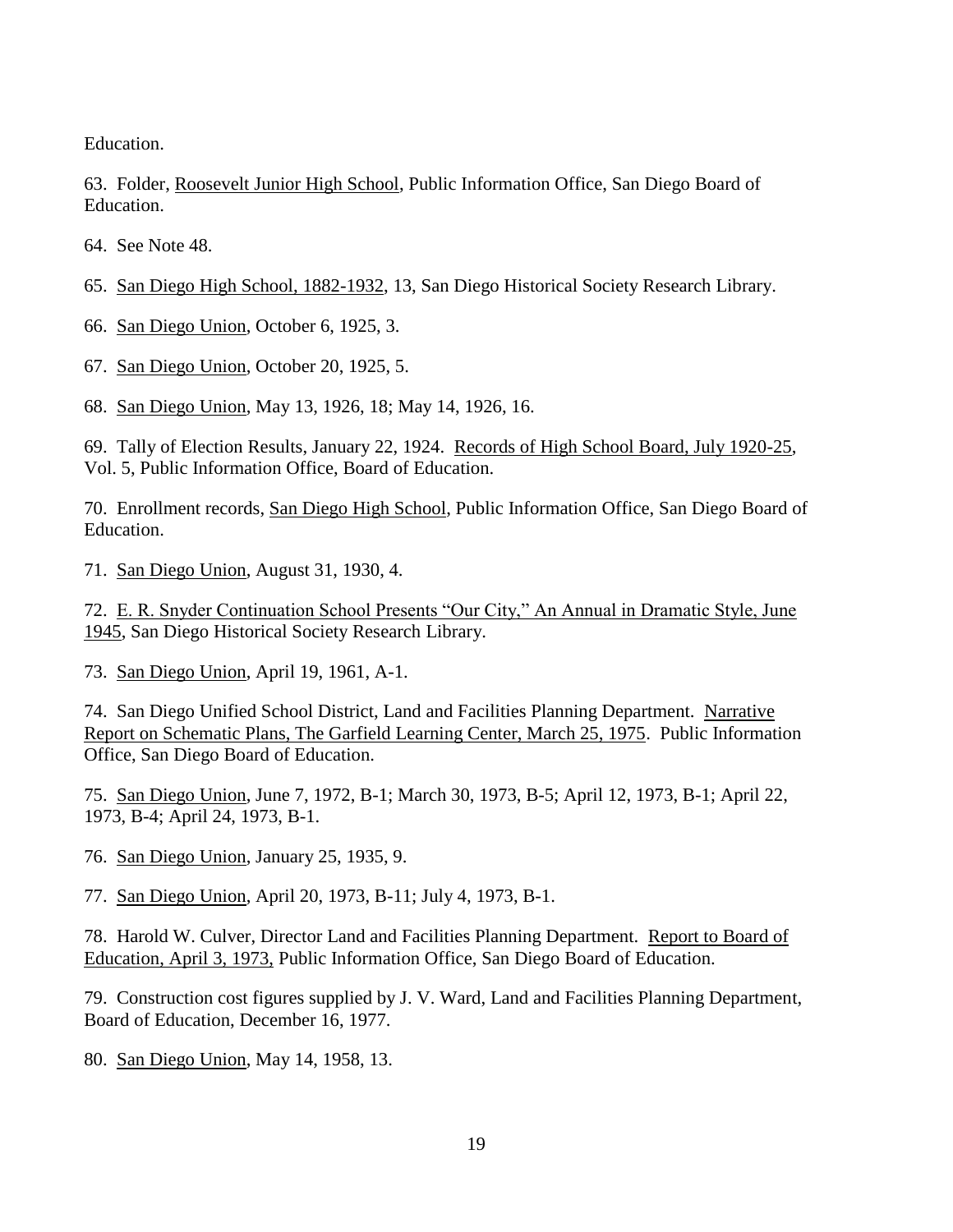81. Folder: Roosevelt Junior High School. Memo to Media, October 13, 1976. Public Information Office, San Diego Board of Education.

- 82. San Diego Union, March 30, 1973, B-5; April 30, 1973, B-2.
- 83. San Diego Union, May 12, 1972, B-1.
- 84. San Diego Union, February 11, 1973, B-1.
- 85. San Diego Union, March 28, 1973, B-1.
- 86. San Diego Evening Tribune, March 14, 1973.
- 87. San Diego Union, August 30, 1974, B-3.
- 88. San Diego Evening Tribune, March 28, 1973, B-4.
- 89. San Diego Evening Tribune, March 28, 1973, B-1.
- 90. San Diego Union, August 22, 1973, B-3; San Diego Evening Tribune, August 22, 1973, A-24.
- 91. San Diego Union, May 9, 1973, B-3; June 6, 1973, B-4.
- 92. San Diego Union, September 27, 1973, B-3.
- 93. San Diego Union, May 21, 1974, X-6; San Diego Evening Tribune, May 24, 1974, A-14.
- 94. San Diego Evening Tribune, November 5, 1976.
- 95. San Diego Union, February 11, 1973, B-1.
- 96. San Diego Union, September 18, 1973, B-1.
- 97. San Diego Union, February 11, 1973, B-1.
- 98. See Note 79.
- 99. San Diego Union, June 20, 1973, B-4; August 14, 1973, B-1.

100. Richard George Wheeler. San Diego High School Site Study, May 1972, 25, Public Information Office, San Diego Board of Education.

101. San Diego Union, February 20, 1934, 7; April 22, 1934, II, 1; October 10, 1945, B-12; June 15, 1960, 17; March 21, 1962, 22.

102. San Diego Union, November 1, 1961, B-5; April 13, 1962, 26.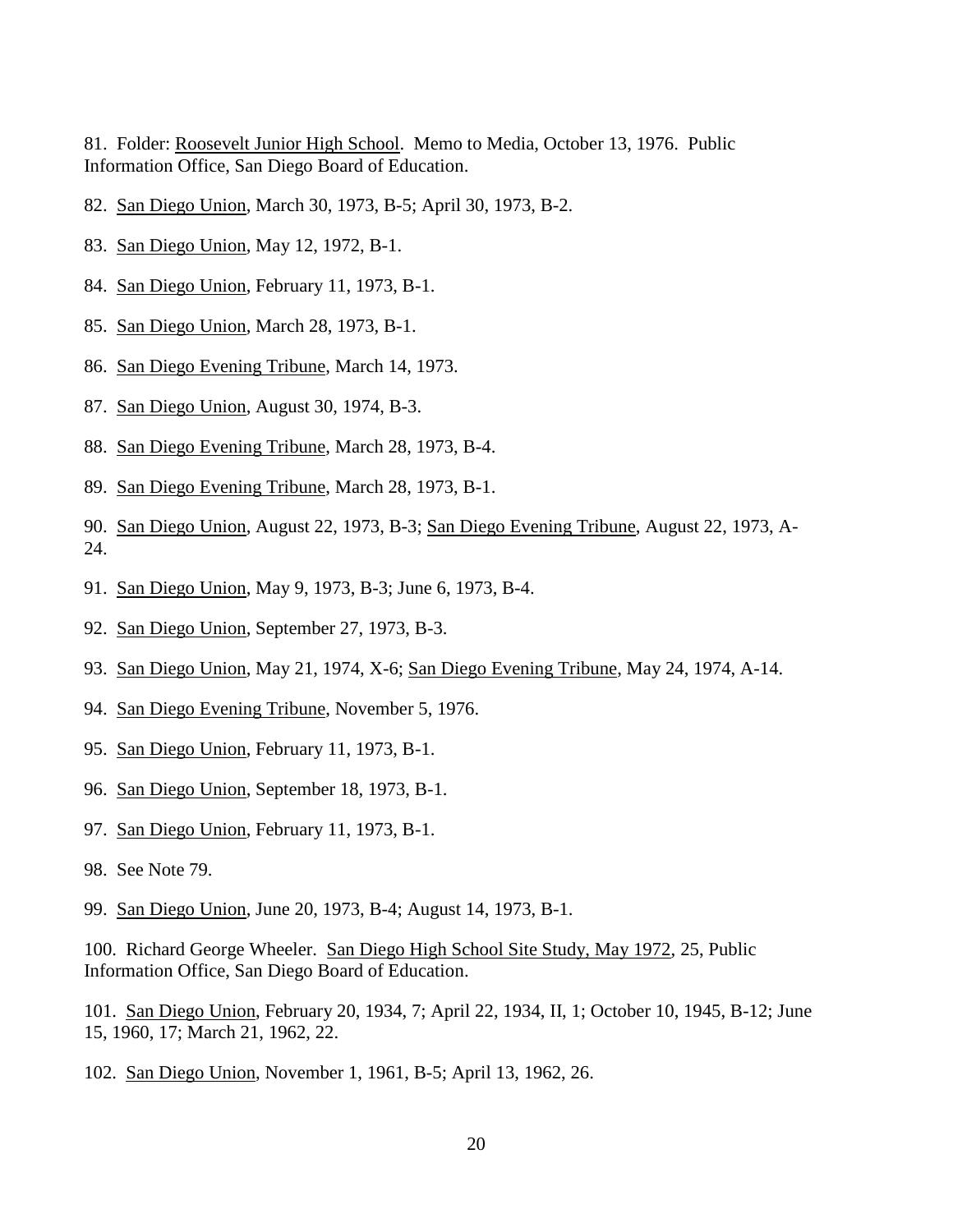- 103. San Diego Union, August 29, 1948, 14; May 8, 1963, B-5.
- 104. San Diego Union, January 26, 1961, 1; February 10, 1961, 1.
- 105. San Diego Union, July 16, 1961, F-1.
- 106. San Diego Union, March 17, 1961, 29; July 15, 1961, 15; September 18, 1961, B-4.
- 107. San Diego Union, December 17, 1966, 1.
- 108. San Diego Union, April 15, 1975, C-1; July 7, 1975, C-4.
- 109. Folder: Balboa Stadium, Public Information Office, San Diego Board of Education.
- 110. San Diego Evening Tribune, January 7, 1977, E-1.
- 111. San Diego Union, July 19, 1976, B-1.
- 112. San Diego Evening Tribune, September 9, 1980, B-5.
- 113. San Diego Union, October 29, 1980, B-1.
- 114. See Note 8.

## BIBLIOGRAPHY

A 75-Year History of San Diego High School, 1886-1961. San Diego, 1961. California Room, San Diego Public Library.

Butler, Edwin T. The San Diego City College Academic Senate, A Report on San Diego High School, presented to the Board of Education, San Diego Unified School District, March 27, 1973. Public Information Office, San Diego Board of Education.

Culver, Harold W. Report to Board of Education, April 3, 1973. Public Information Office, San Diego Board of Education.

E. R. Synder Continuation School of San Diego Presents "Our City," An Annual in Dramatic Style, June 1945. San Diego Historical Society Research Library.

Narrative Report on Schematic Plans: The Garfield Independent Learning Center, San Diego Unified School District, Land and Facilities Planning Department, March 25, 1975. Public Information Office, San Diego Board of Education.

One Hundred Years of Public Education in San Diego, July 1, 1854 to June 30, 1954. San